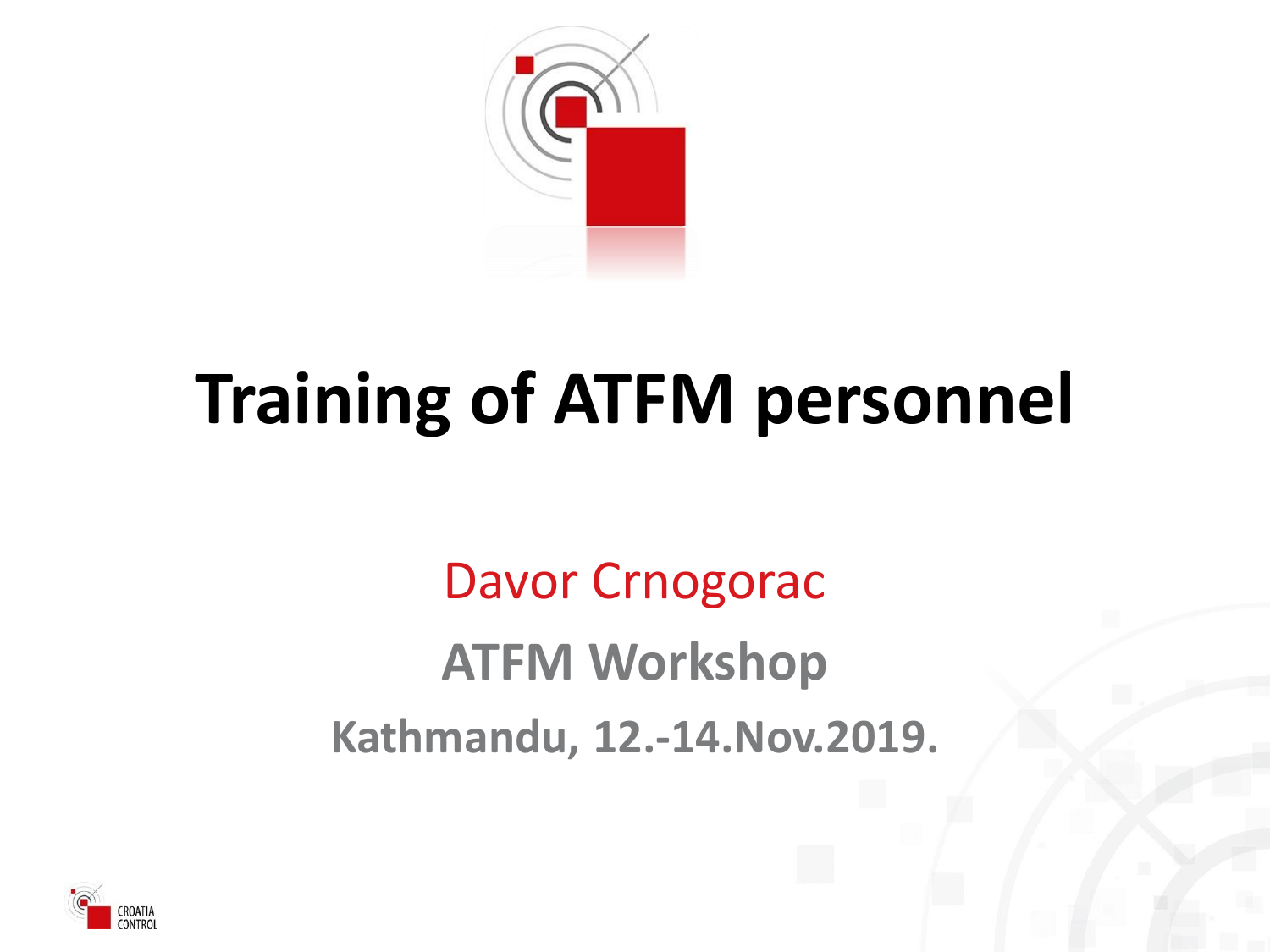## **The Trainning of ATFM Personnell**

- ATFM in ECAC done on 4 major levels
- STRATEGIC, PRE-TACTICAL (D-6 to D-1), TACTICAL (D-Day) and POST-OPS (D+1)
- In TACT, most tasks fall on Flow Management Controllers (FMP's) and ACC SUPervisors
- There is significant freedom in deciding how to train ATFM Staff in EU States
- Local law in Croatia considers this staff (and others) as Safety Critical – thus Trainning Manual and Regular Oversight Audits by NSA
- We are Experts in local Environment we decide

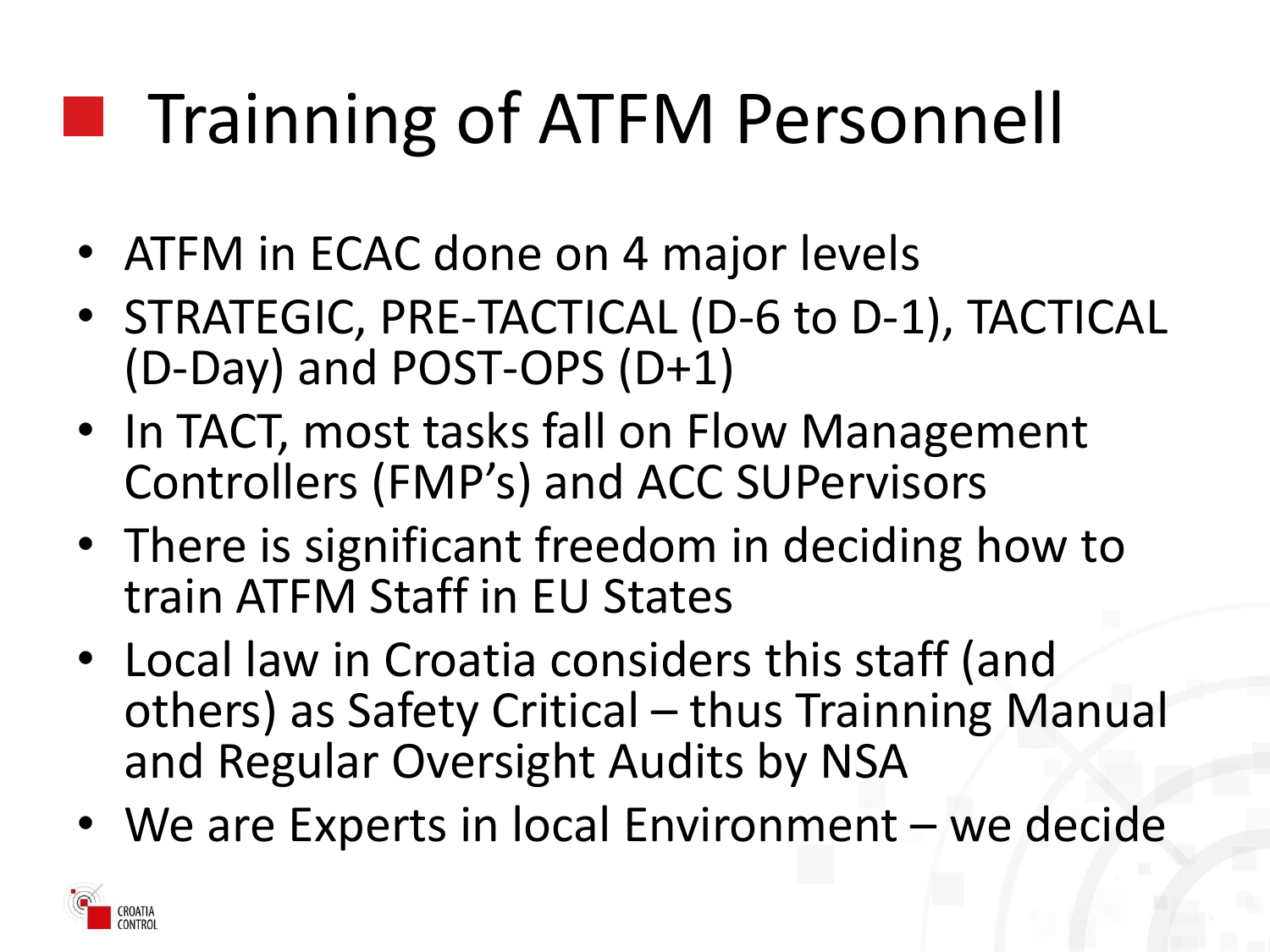# **Trainning of FMP's**

- Ideally ex-ATCO, person with good understanding of local (and cross-border) operational environment and constraints
- In many centres (States) this position is reserved for experienced ATCO's
- Dedicated FMP Trainning Modules at IANS (M1-M4)
- Theoretical trainning on location local environment
- FMP on-the-job training developed by ANSP
- Internal FMP licence and competency scheme approved by NSA in each State

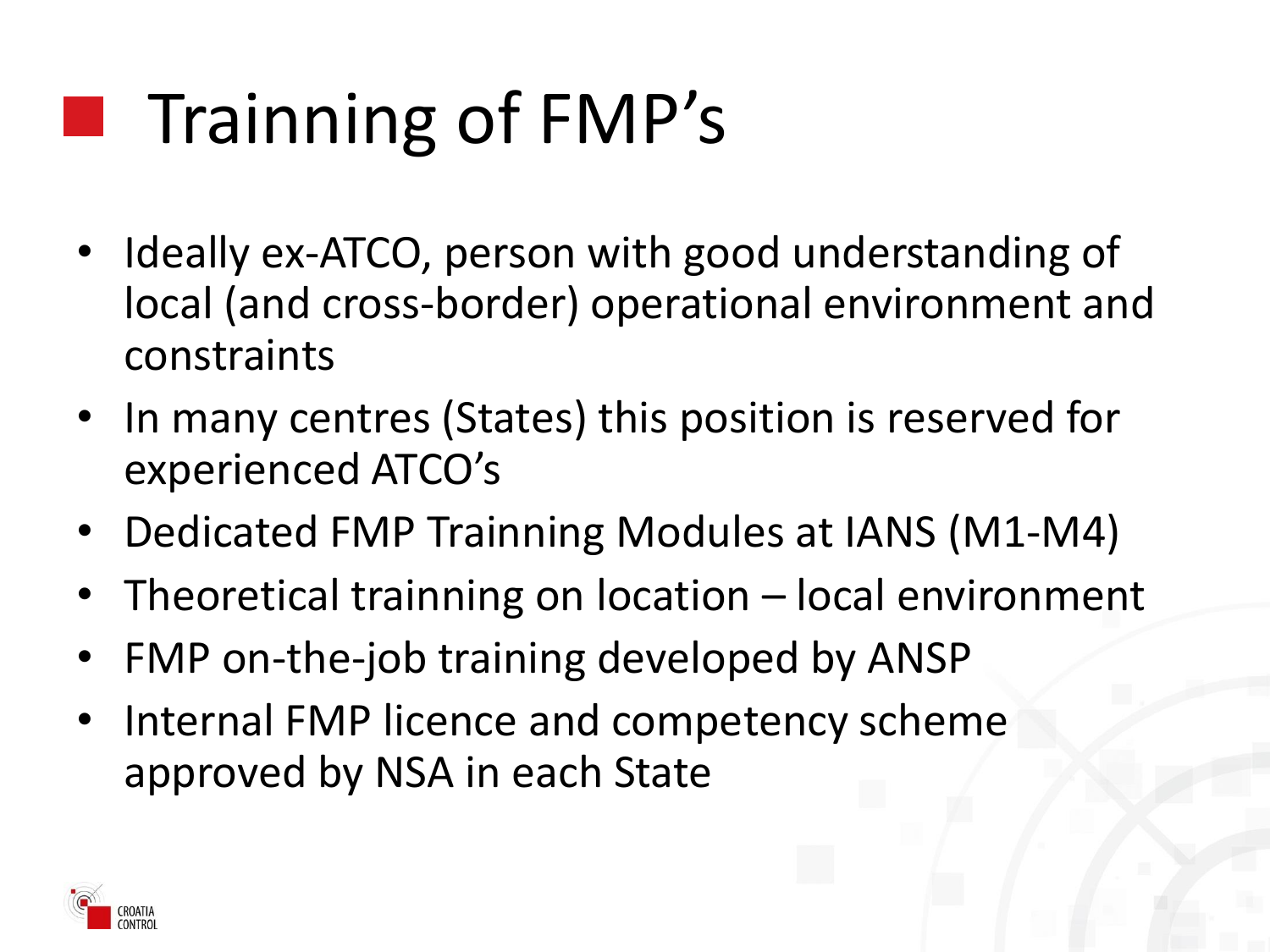### **FMP** trainning in Croatia

- After FMP Module 1 (purpose, area, ATFCM structure, phases, MSG's) continue with
- FMP Module 2 Load Monitoring, Traffic Volumes, Configs, RR/FL Scenarios, Regulations, ATFM and non-ATFM Solutions…
- Theoretical trainning (in CCL) on Local Operational Environment (including adjacent ACC's)
- FMP OJT normally around 100 OJT hours
- FMP OJT Exam, after which we issue certificate valid for 3 years
- FMP Competency Scheme minimum 30 hours on position in any 6 month period

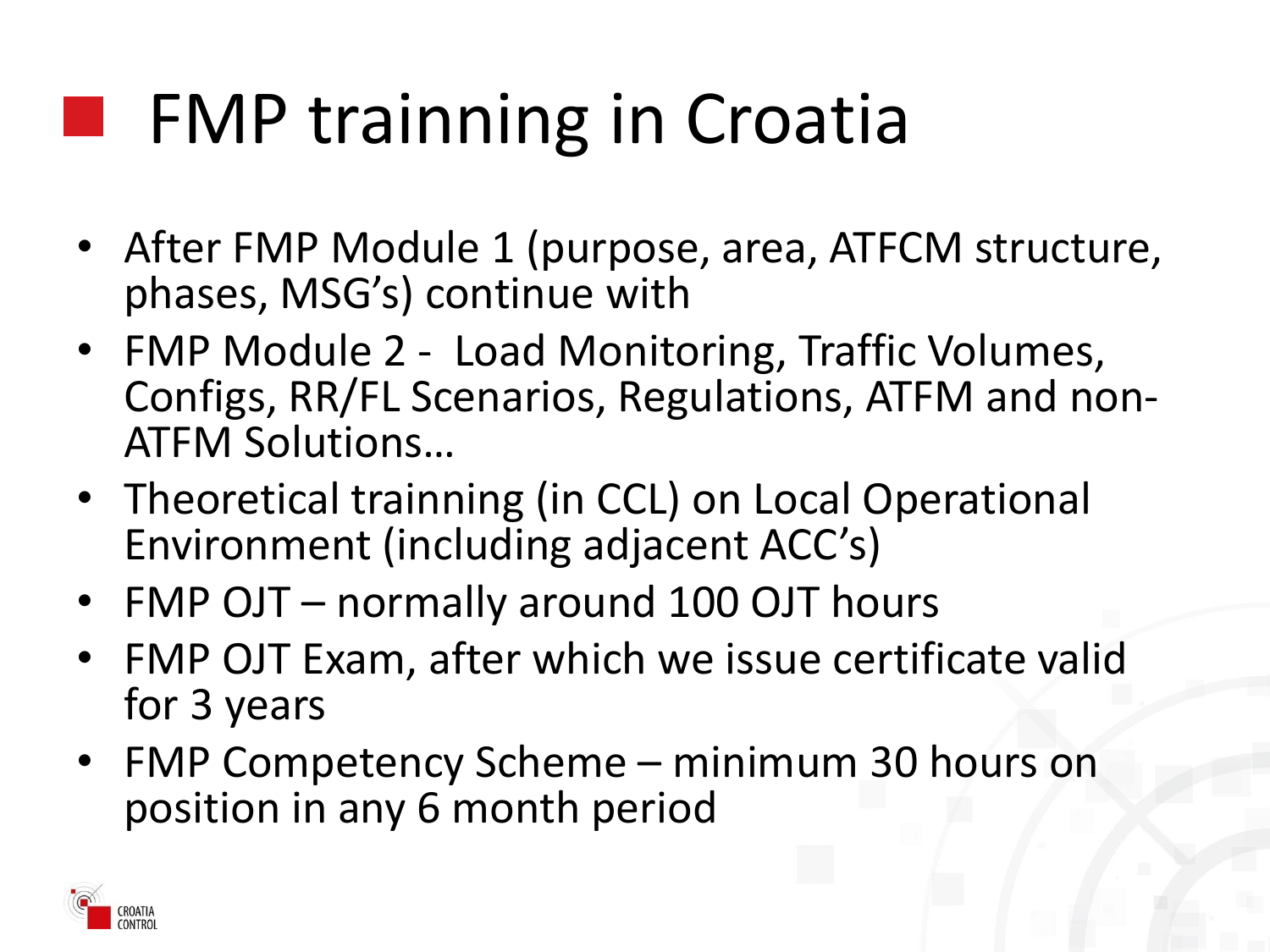#### **EXATFM Trainning for ACC Supervisors**

- SUP has final responsibility for all actions
- FMP assists him/her with sugestions
- SUP ATFM trainning part of ACC Supervisor Trainning, reduced compared to FMP
- Expanded in STAM and other last-minute options
- Regular SUP meetings with assesment of actions
- FMP supports SUP in taking the most efficient decision

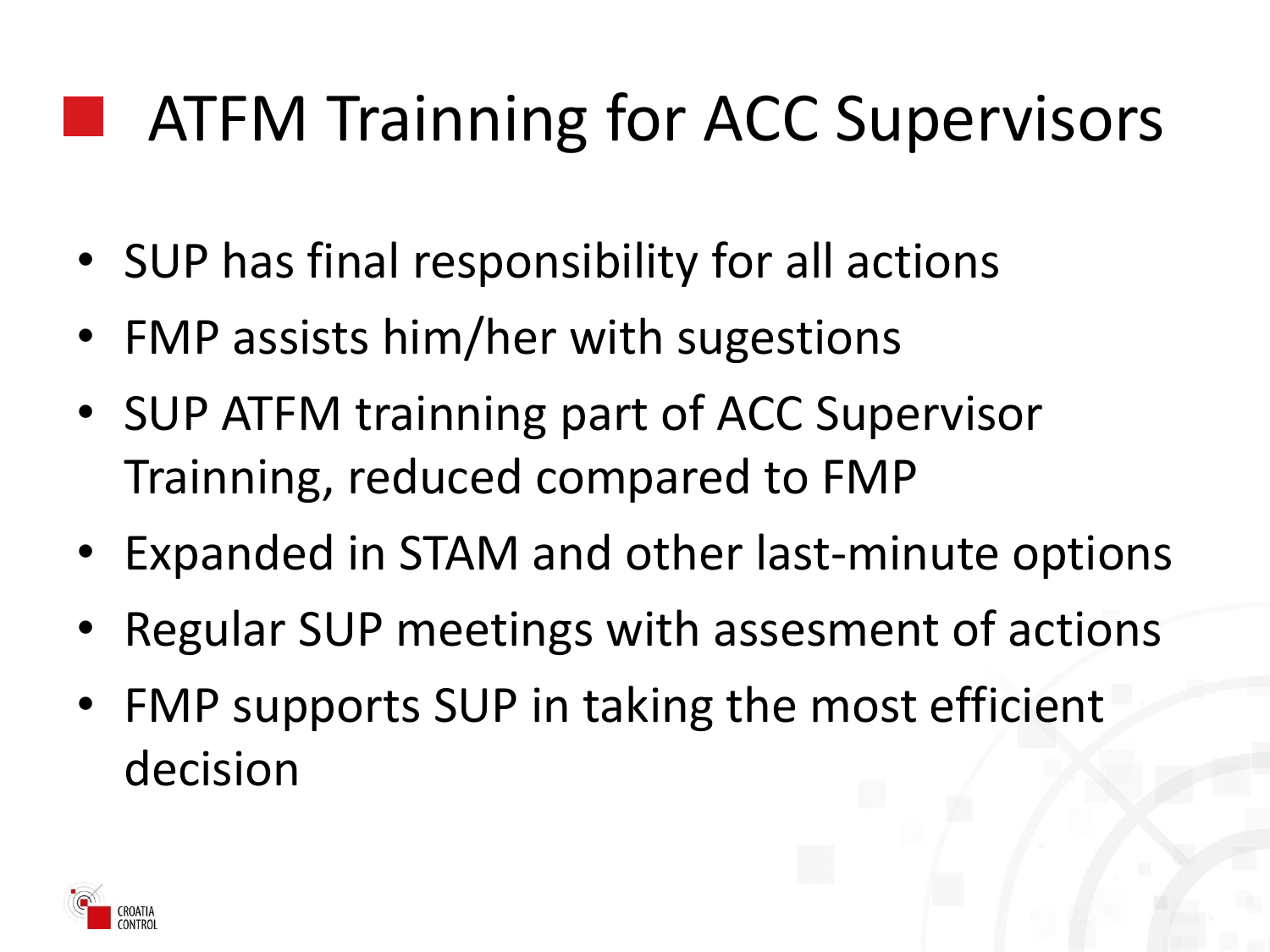#### **Now Why is this important**



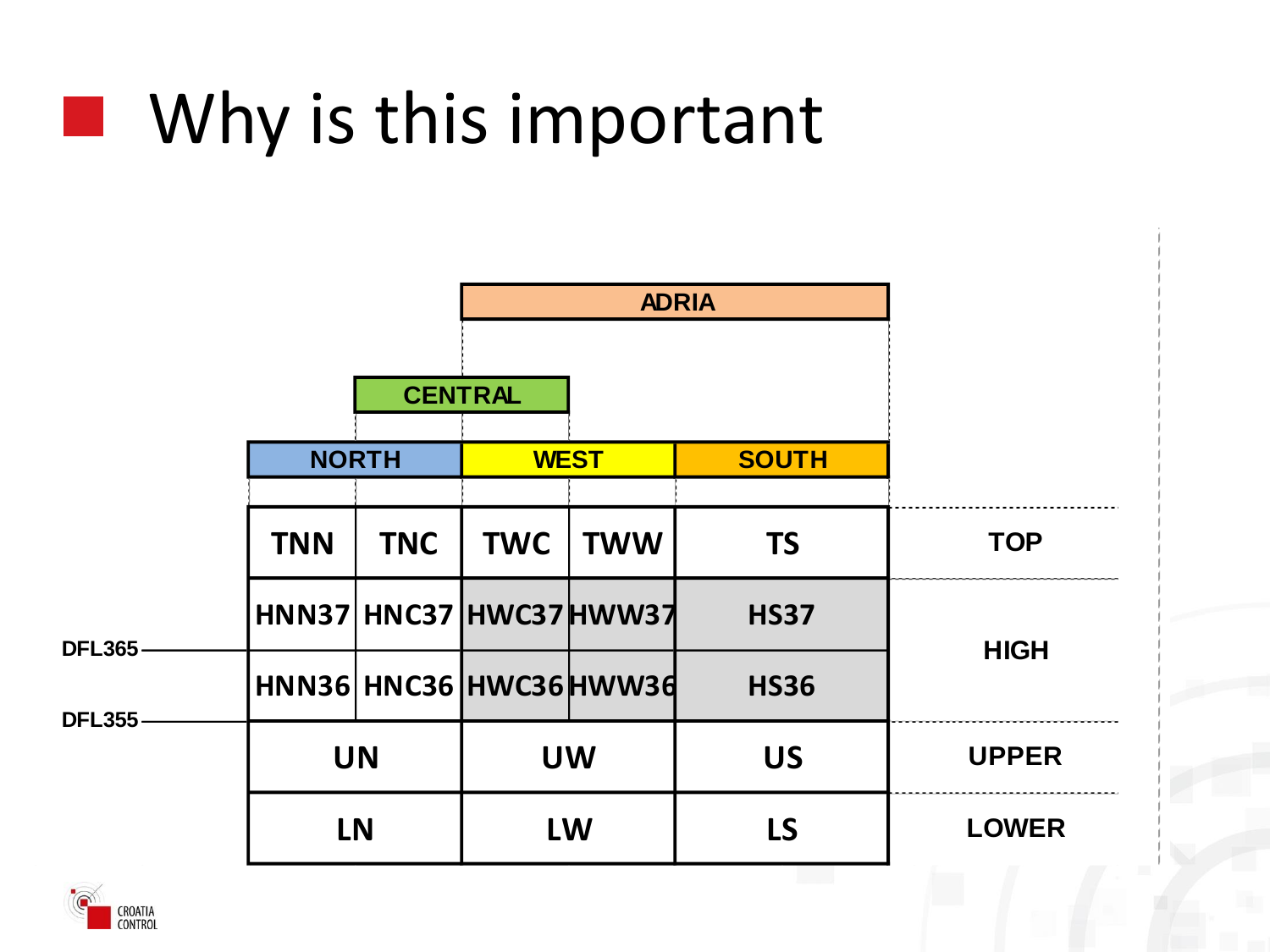### **Notailly is this important**

**THNN ULN**  $c9C4$ **THNN ULN**  $c9C5$ **THNN ULN**  $c9C6$ **THNN ULN**  UL\$



..and end with 16 elementary sectors within over 300 configurations

> CROATIA **CONTROL**

#### Everyday we start with ACC as 1 sector….

| <b>UW</b><br>LN<br><b>ULS</b>                                    | C9c20                                                                                | c10C1                                                                                      | c11C1                                                                                      |
|------------------------------------------------------------------|--------------------------------------------------------------------------------------|--------------------------------------------------------------------------------------------|--------------------------------------------------------------------------------------------|
| LW                                                               | <b>TAW</b><br><b>THNN</b><br>THC<br>H <sub>S</sub><br><b>HWW</b>                     | TS<br><b>TWW</b><br><b>THNN</b><br>тнс<br>H <sub>S</sub><br><b>HWW</b>                     | <b>TS</b><br><b>TWW</b><br>тc<br><b>THNN</b><br>нc<br><b>HWW</b><br>H <sub>S</sub>         |
| ł3<br><b>7US1</b><br><b>8UNS1</b><br><b>DN/DA/DL/DW/D</b><br>ŜÐ  | <b>UW</b><br><b>ULS</b><br><b>ULN</b><br>LW                                          | <b>US</b><br><b>ULW</b><br><b>ULN</b><br>LS                                                | <b>US</b><br><b>ULW</b><br><b>ULN</b><br><b>LS</b>                                         |
| <b>THW</b><br>HN<br><b>THS</b><br>LN<br><b>ULW</b><br><b>ULS</b> | c9C21<br><b>TWW</b><br>тc                                                            | c10C2<br><b>TS</b><br><b>TWW</b>                                                           | c11C2<br><b>TNN</b><br><b>TWW</b><br>тс                                                    |
|                                                                  | <b>THNN</b><br><b>THS</b><br>нc<br><b>HWW</b>                                        | <b>THC</b><br><b>THNN</b><br><b>HWW</b><br>137                                             | <b>THS</b><br>HC<br><b>HWW</b><br><b>HNN</b>                                               |
| \$Ť<br><b>DW</b><br>π<br><b>THW</b><br>IN                        | <b>ULW</b><br><b>ULN</b><br><b>ULS</b>                                               | <b>UW</b><br><b>US</b><br><b>ULN</b><br>LA                                                 | <b>US</b><br><b>ULN</b><br><b>ULW</b><br>$\overline{\text{LS}}$                            |
| s<br>LN<br><b>ULW</b>                                            | c9C22                                                                                | c10C3                                                                                      | c11C3                                                                                      |
| <b>THS</b><br><b>HWW</b>                                         | ΤS<br>тс<br><b>THWW</b><br><b>THNN</b><br>нc<br>H <sub>S</sub>                       | <b>TS</b><br><b>TWW</b><br>тc<br><b>THNN</b><br>нc<br><b>HWW</b><br>137                    | <b>TS</b><br><b>TNN</b><br>тc<br><b>THWM</b><br>нc<br><b>HNN</b><br>137                    |
| <b>UW</b><br><b>ULS</b><br>LW                                    | <b>ULN</b><br><b>ULW</b><br><b>ULS</b>                                               | <b>ULS</b><br><b>ULN</b><br><b>ULW</b>                                                     | US<br><b>ULN</b><br><b>ULW</b><br>LS.                                                      |
|                                                                  | c9C23                                                                                | c10C4                                                                                      | c11C4                                                                                      |
| <b>TWW</b><br><b>THS</b><br><b>HWW</b>                           | TS.<br><b>TWW</b><br>THC<br><b>THNN</b><br><b>HAW</b>                                | <b>TS</b><br><b>TWW</b><br>тнс<br><b>THNN</b><br>HS<br><b>HWW</b>                          | <b>TS</b><br><b>TNN</b><br><b>TWW</b><br>тнс<br>H <sub>S</sub><br><b>HWW</b><br><b>HNN</b> |
| <b>UW</b><br><b>US</b><br>LA                                     | <b>UW</b><br><b>ULN</b><br><b>ULS</b><br>LW                                          | <b>UW</b><br><b>ULN</b><br><b>ULS</b><br>LW                                                | $\overline{u}$ s<br><b>ULN</b><br><b>ULW</b><br><b>LS</b>                                  |
|                                                                  | c9C24                                                                                | c10C5                                                                                      | c11C5                                                                                      |
| <b>THWW</b><br>THS                                               | <b>TS</b><br><b>TWW</b><br><b>TNN</b><br>THC<br><b>HNN</b><br><b>HAW</b>             | TS<br><b>TNN</b><br>TC<br><b>THWW</b><br>H <sub>S</sub><br><b>HNN</b><br>HC                | <b>TS</b><br><b>TWW</b><br><b>THNN</b><br><b>HWW</b><br>нc<br>H <sub>S</sub>               |
| <b>UW</b><br><b>ULS</b><br>LW                                    | <b>ULW</b><br><b>ULS</b><br><b>ULN</b>                                               | <b>ULS</b><br><b>ULN</b><br><b>ULW</b>                                                     | <b>UW</b><br><b>ULS</b><br><b>ULN</b><br>LW                                                |
|                                                                  | c9C25                                                                                | c10C6                                                                                      | c11C6                                                                                      |
| <b>THWW</b><br>TH S                                              | <b>TS</b><br><b>TWW</b><br><b>THC</b><br><b>THNN</b><br><b>HWW</b><br>H <sub>S</sub> | <b>TS</b><br><b>TNN</b><br><b>TWW</b><br>тнс<br><b>HNN</b><br><b>HWW</b><br>H <sub>S</sub> | <b>TNN</b><br>тс<br><b>TWW</b><br><b>THS</b><br><b>HNN</b><br>HC<br><b>HWW</b>             |
| <b>UW</b><br><b>US</b><br>LA                                     | <b>ULS</b><br><b>ULN</b><br><b>ULW</b>                                               | <b>ULN</b><br><b>ULW</b><br><b>ULS</b>                                                     | <b>UW</b><br><b>ULS</b><br><b>ULN</b><br>LW                                                |
|                                                                  | c9C26                                                                                | c10C7                                                                                      | c11C7                                                                                      |
| <b>THWM</b><br><b>THS</b>                                        | <b>TAW</b><br>тс<br><b>THNN</b>                                                      | <b>TWW</b><br><b>TNN</b><br>тс<br><b>TH<sub>S</sub></b>                                    | <b>TS</b><br><b>TNN</b><br>тс<br><b>THWM</b>                                               |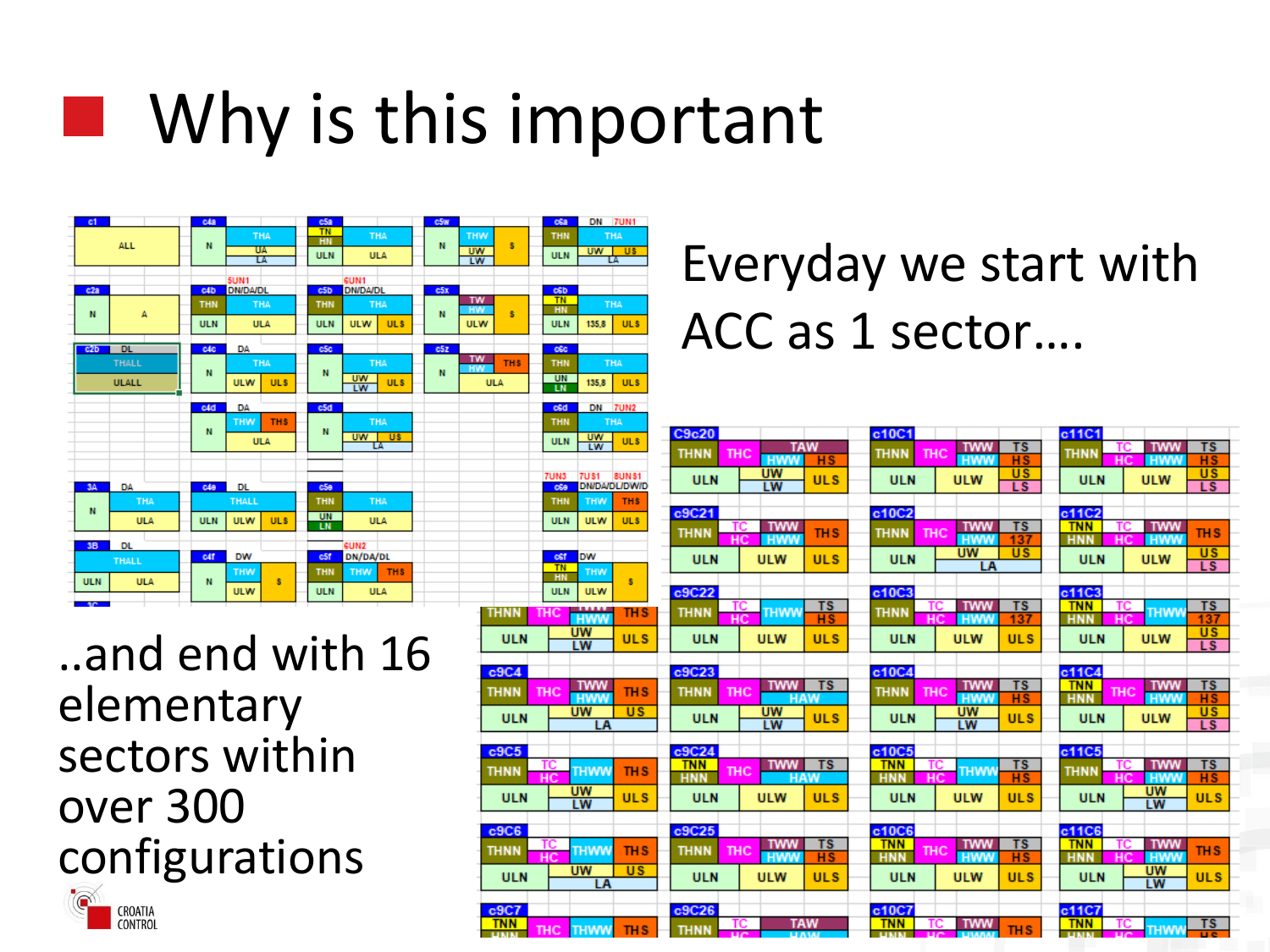

SUP has overall responsibility for all ATFCM actions:

- Choosing the best configuration
- Monitoring for overload and underload
- Outside efects (MIL, Weather, ASM/FUA) reduce Sector Capacities (MV's)
- Even with current systems, the situation (Predictability) constantly changes, we need more last minute options
- Good Pre-Tact (D-1) plan considered most important

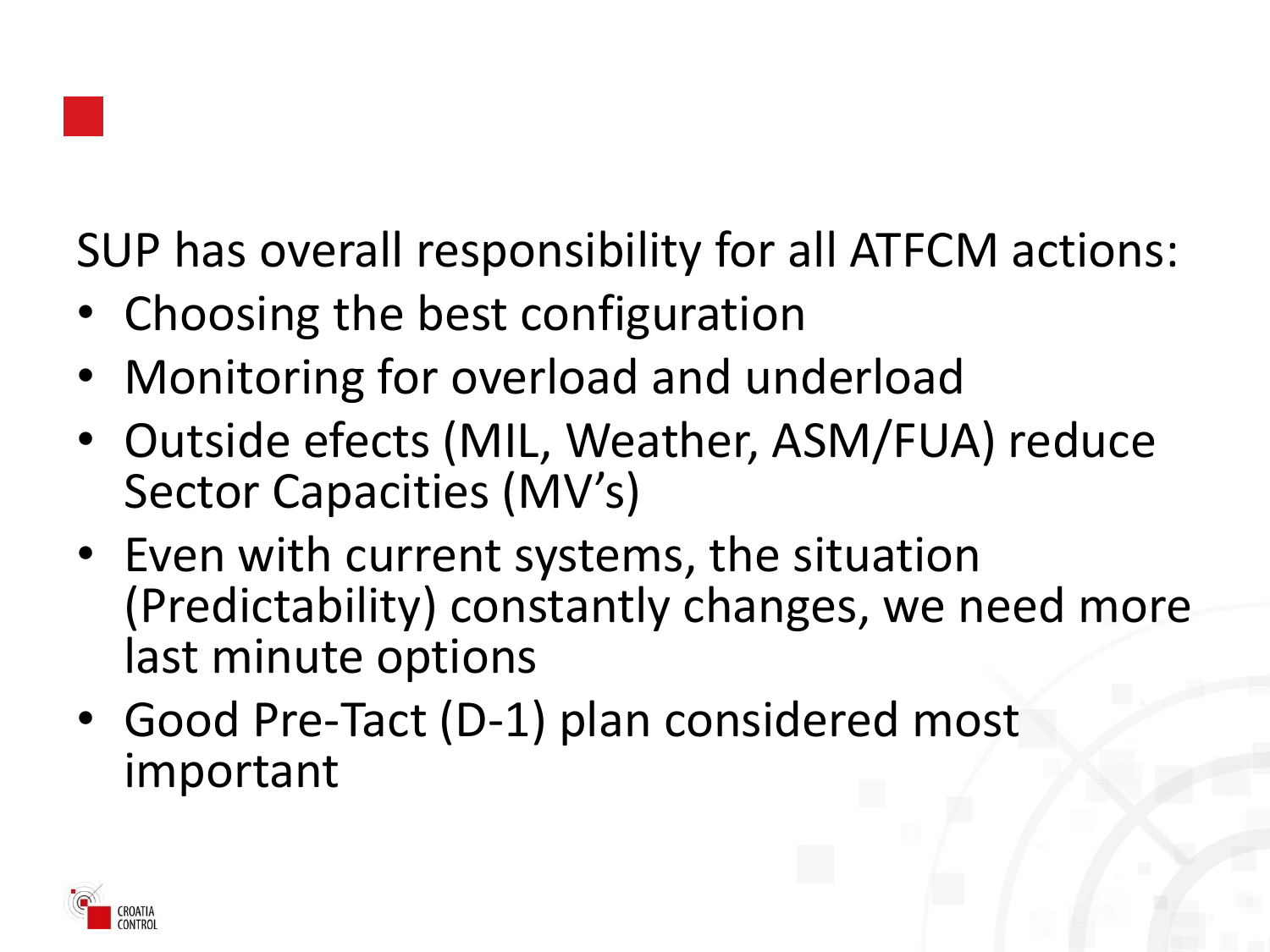#### Closing the gap between ATFM and ATC

- Recently, additional FMP tasks are considered, like Extended or Multisector Planner (through SESAR)
- FMP has knowledge about incoming TFC 2-3 hours before ENTRY
- ATC Sector has 12 min notification (EST is exchanged between ACC's)
- New tools are being developed to allow future tactical deconfliction of Flows, enhance FPL adhereance and assist in Complexity Management